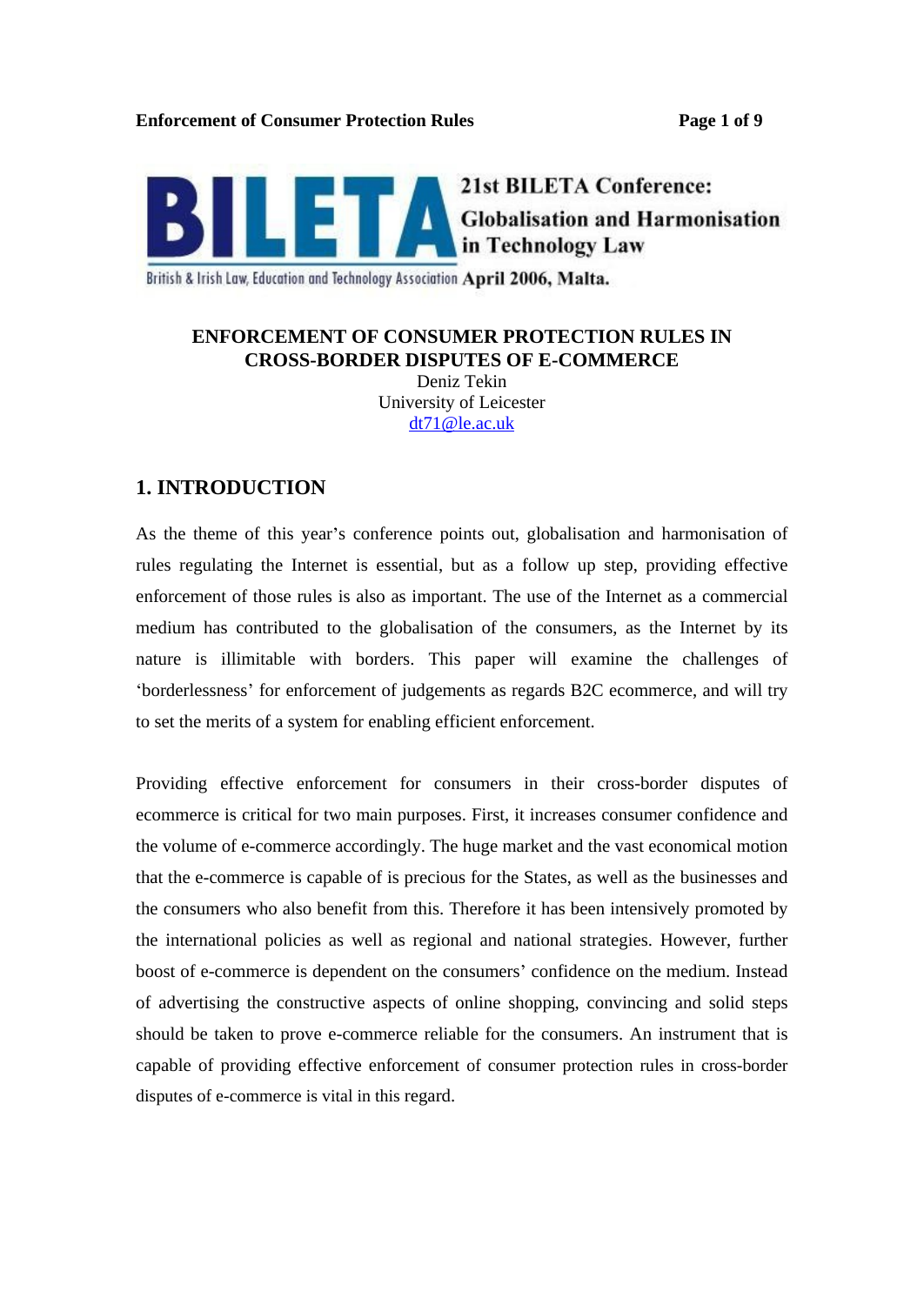### **Enforcement of Consumer Protection Rules Page 2 of 9**

Second, enforcement is essential as a means of post-contractual redress for the consumers. Unified laws for protecting consumers when buying online would offer a lot to consumers in their purchases abroad, however, as regards accessing rights in case of a problem, enforceability of such rules across borders is more important for the consumers. As a matter of fact, the non-enforceable rules are equivalent to those non-exist. Accessing remedies is the most important issue for a consumer who faces a problem regarding his purchase. Therefore, simplicity and efficiency in accessing rights is what really matters as regards consumer confidence.

It is noteworthy that what empowers the consumers is that they are provided with effective legal remedies. To be empowered with enforceable legal weapons considerably increases confidence of the consumers. Even though the consumers usually prefer to not to go to the courts for their disputes, it still generates confidence to be able to use their legal rights as a legal threat to counterparty. The findings of a survey conducted by Professor Genn reveals the efficiency of courts and alternative dispute resolution mechanisms for the solution of consumer problems regarding faulty goods and services.<sup>1</sup> According to the results, the consumers, who have sought help and advice from other organisations, were advised to threaten legal action in 23%, where commencing legal action was suggested in only 6%.<sup>2</sup> Interestingly, taking the case to an ombudsman was recommended in 4%, and to bring the case to mediation and Conciliation were only advised in 2% of all cases, and none of them were reported to go for mediation.<sup>3</sup> Other types of alternative dispute resolution were not even indicated as a means of remedy. Consequently, in 18% of the cases legal action were threatened,  $4\overline{ }$  where only 3% of the where only 3% of the

<sup>&</sup>lt;sup>1</sup> Professor Genn was engaged by the Nuffield Foundation in 1996 to conduct a large-scale national survey in England and Wales of people s experiences of potentially legal problems. The research used face-to face interview method. Over 4000 individuals were screened, 1000 follow-up interviews were held, and the results were gathered in a book in 1999. The survey looked at the incidence of 'justiciable' problems, those for which the legal process offered a potential remedy. It examines how people react when they encounter different categories of legal problems. Consumer problems are one of the categories inspected in that survey Genn, H., *Paths to Justice* (Hart, Oxford, 1999)

<sup>2</sup> Ibid. p.109

<sup>3</sup> Ibid. p.109

<sup>4</sup> Ibid. p.39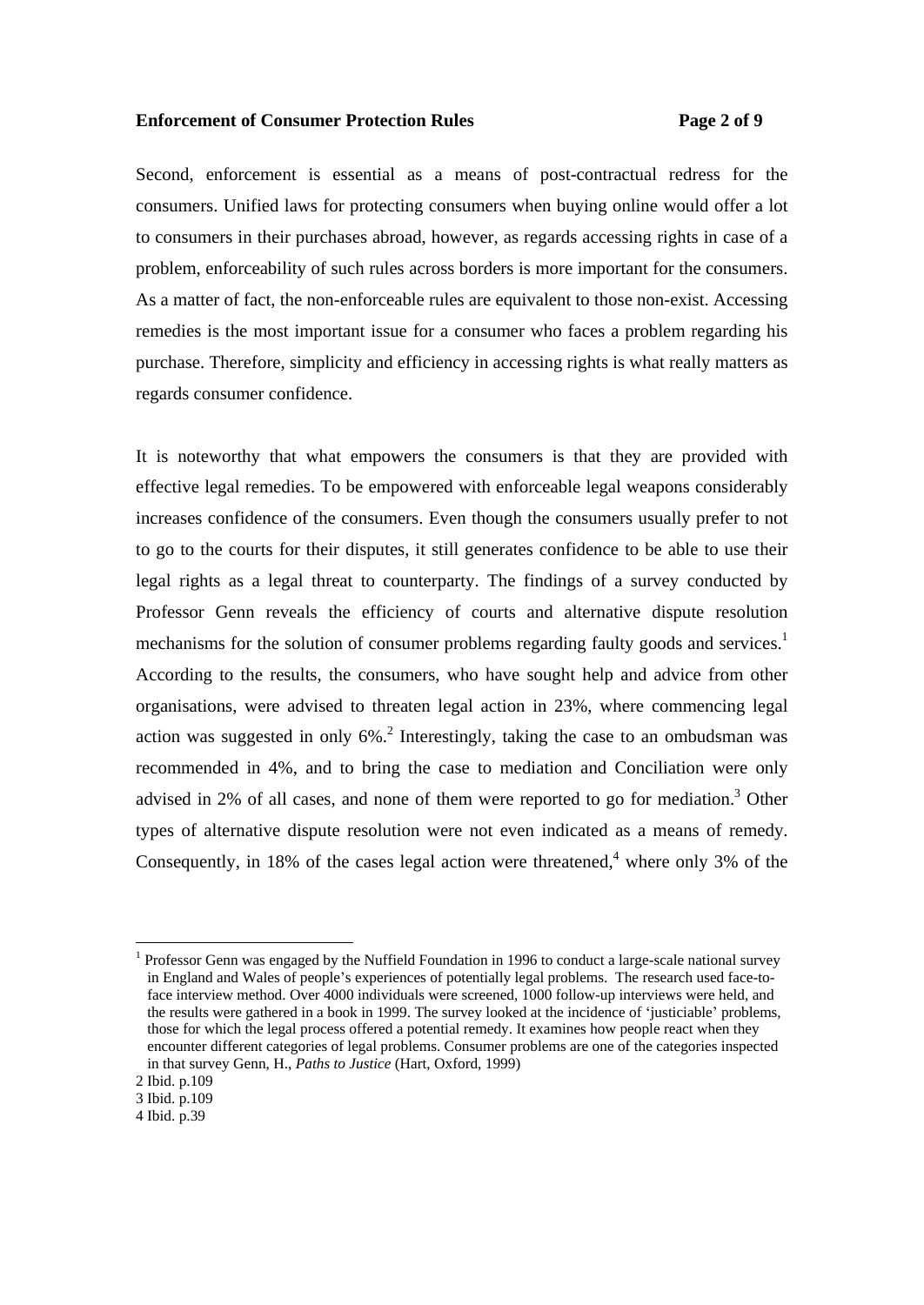### **Enforcement of Consumer Protection Rules Page 3 of 9**

cases were taken to court, and even less then  $1\%$  attends to a court hearing.<sup>5</sup> In the light In the light of these findings, the focus of this paper will be restricted to the enforcement of judgements only.

## **2. CHALLENGES OF BORDERLESSNESS TO ENFORCEMENT**

By the technology it is based on, "borderlessness" is arguably the primary feature attributable to commerce on the Internet. This brings some grave challenges with it particularly in terms of enforcement of judgements regarding consumer problems.

The first and arguably the gravest one of the challenges is the involvement of cross border factors. As the Internet based e-commerce facilities take place literally all around the world, things often go beyond borders. Consumers in this broad picture often encounter severe problems as regards cross-border purchases they make online. This is generally because of the gaps in consumer protection regulations across borders, deriving from divergence of substantive standards and legal uncertainty. Therefore, in many cases the consumer may be shorn of his domestic protection rules and remedies, when making a purchase abroad. However, an effective consumer protection framework for e commerce should have the competence to respond to the challenges of cross-border transactions. The best approach to address this problem is the utilization of potent international co-operation and information sharing. Thus, close co-operation and co ordination among states needs to be developed for establishing international surveillance, investigation and enforcement schemes to increase consumer confidence in e-commerce.

Secondly, sometimes what "borderlessness" brings may pose a challenge to state sovereignty. State sovereignty basically refers to territoriality. The governing principle is that a state cannot take measures on the territory of another state by way of enforcement of national laws without the consent of the latter.<sup>6</sup> However, extraterritoriality commenced replacing the traditional approach of sovereignty, where the extraterritorial applications started to turn out to be a challenge and prove the inadequacy of strict

 $5$  Ibid n 156 Ibid. p.156

<sup>6</sup> Brownlie, I., *Principles of Public International Law* (Clarendon Press, Oxford, 4th ed., 1990), p.307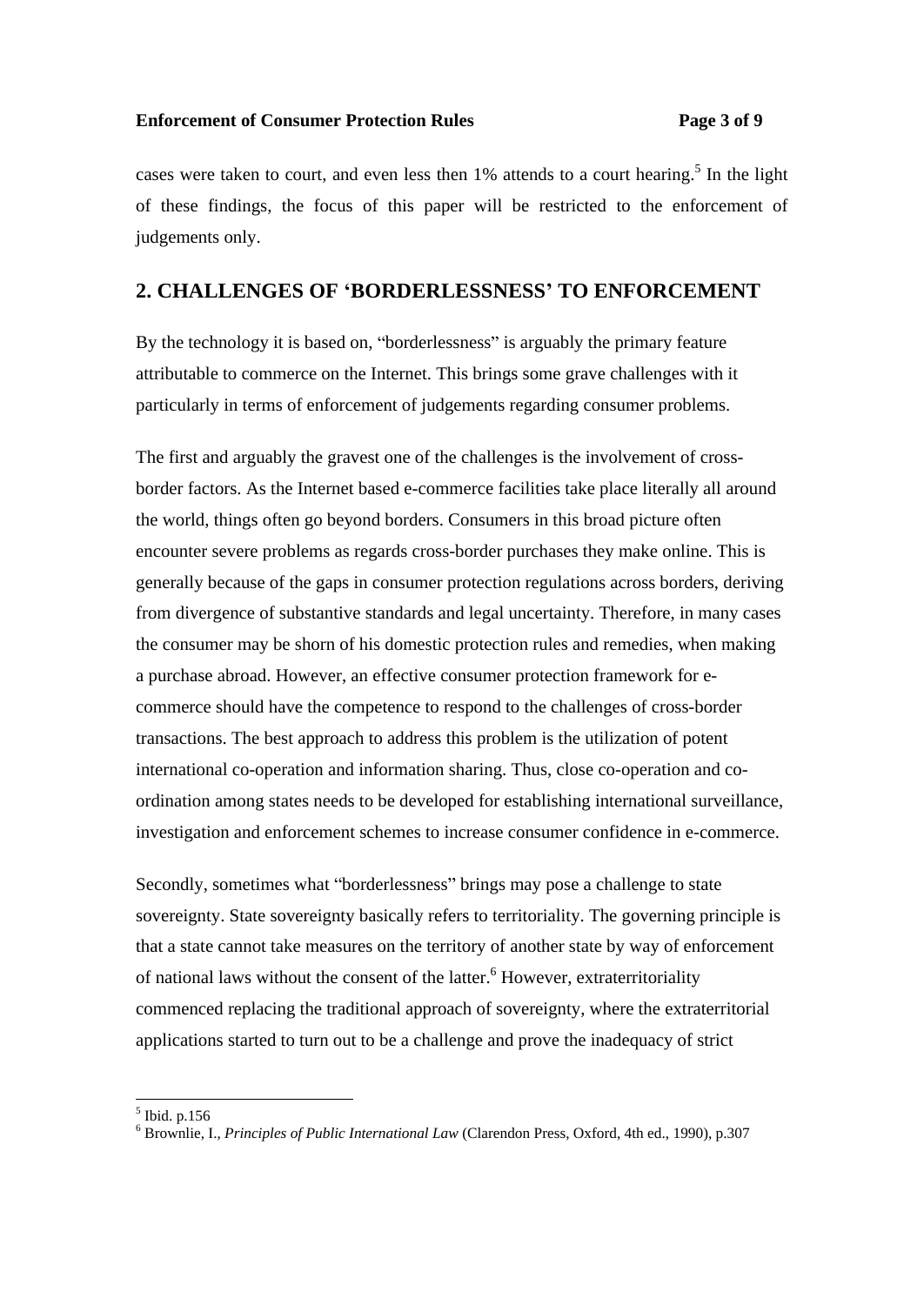### **Enforcement of Consumer Protection Rules Page 4 of 9**

territorial attitude.<sup>7</sup> This new perception allows for the extended application of territorial jurisdiction, which enables managing the problems posed by e-commerce in the trend of  $de-terri torialisation<sup>8</sup>$  At any rate, such a structure in the tendency of operating across borders, the determination of jurisdictional competence with man-made map borders remains insufficient. As Burnstein stated: "Nations must be willing to relinquish some measure of sovereignty in exchange for the benefits of the Internet, and ultimately nations should not allow national laws and local regulations to obstruct the thriving global Internet<sup>"</sup> The autonomous will power and the willingness of the states to take part in internationalisation is the key that compromises the challenges to its sovereignty.

Finally, borderlessness poses some challenges in physically locating the actors of ecommerce. Since the Internet cannot appreciate the physical existence of the world, geographical locations lose in sense. This creates problems especially in cases where physical location is essential in determining the jurisdiction and the law to be applied. Hence it was stated in The Hague Conference that, "Physical localisation other than the place of habitual residence declared by the consumer is no longer operational for the needs of e-commerce.<sup>"10</sup> It also poses challenges as regards identifying the people (the business), where the physical location cannot be recovered. This difficulty in locating the counterparty reduces the traceability and the enforceability accordingly.

 <sup>7</sup> In order to serve a need emerged from extraterritorial negative effects of antitrust law applications, effects doctrine , according to which, states claim jurisdiction over acts committed abroad that produce harmful effects within the territory, has been introduced.

<sup>8</sup> The same approach was employed in making the decision of the famous Yahoo! Case. UEFJ et LICRA v. Yahoo France, Tribunal de Grande Instance de Paris, No RG: 00/05308, May 22, 2000 and November 20, 2000.

<sup>&</sup>lt;sup>9</sup> Burnstein, M., 'A Global Network in a Compartmentalised Legal Environment' in Boele-Woelki and Kessedjian (eds.), *Internet Law: Which Court Decides, Which Law Applies?* (The Hague: Kluwer Law International, 1998), p.34 International, 1998), p.34

<sup>10</sup> Hague Conference in Private International Law, "Electronic Data Interchange, Internet and Electronic Commerce", Preliminary Document No 7 of April 2000, p. 20 at: [http://www.hcch.net/upload/wop/gen\\_pd7e.pdf](http://www.hcch.net/upload/wop/gen_pd7e.pdf)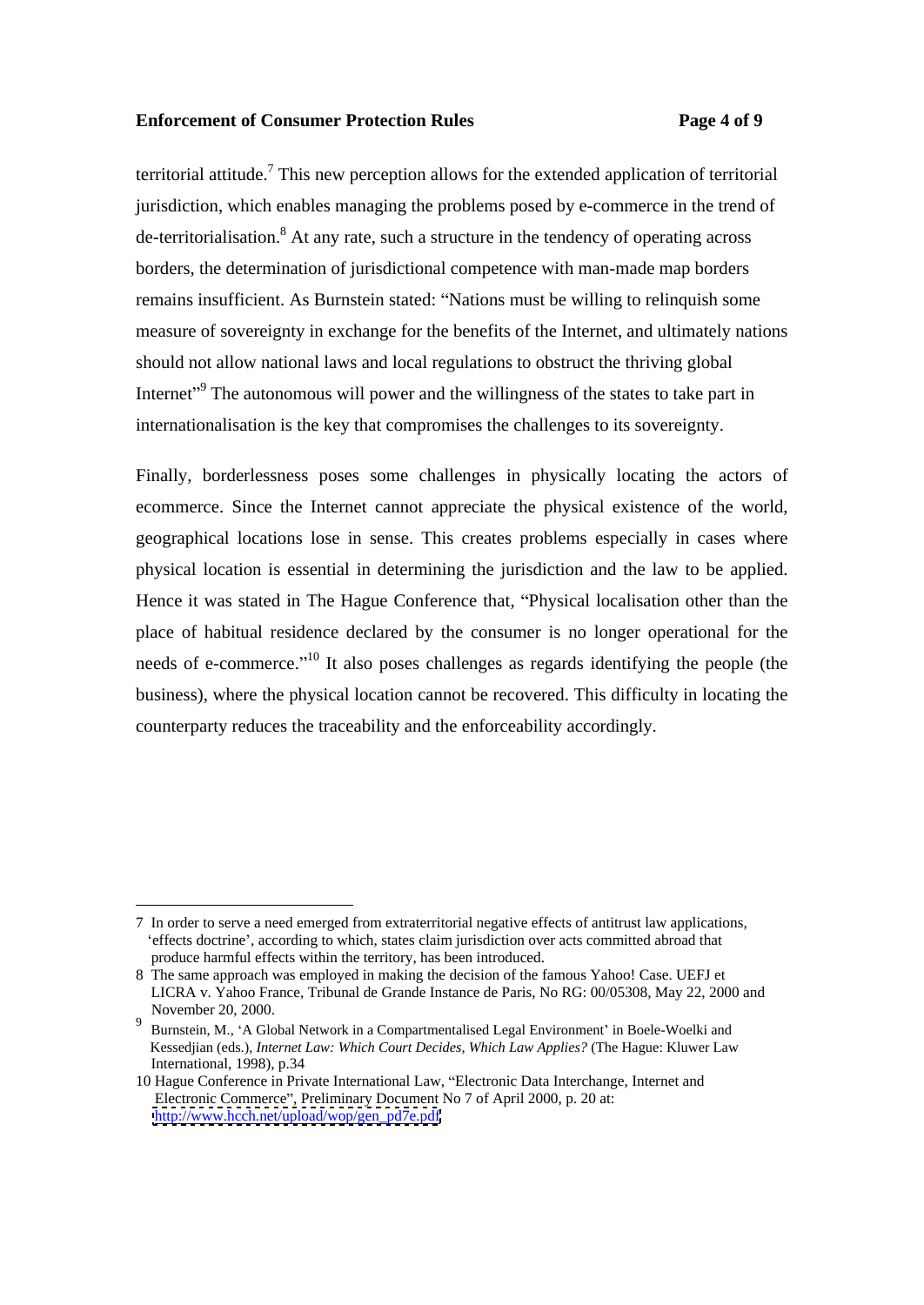# **3. CHANNELS TO DEVELOP THE CAPACITY OF AN ENFORCEMENT SCHEME**

Developing the capacity of an enforcement scheme, the first measures to be taken should be to increase the consumers' access to courts, which are the sources of enforceable decisions. Most of the consumer disputes that occur in e-commerce are of justiciable nature. In spite of this, unfortunately, consumers avoid taking legal action even where the dispute is a domestic one. The main reason for this is that, the consumers generally do not find it worthy to bear the hassle taking the value of the goods or services purchased. Some of the attempts to settle the dispute through negotiating the counterparty are professionally brushed off by the manoeuvres of the businesses. However, those small amounts given up by the consumers add on top of one another and get into the pockets of dishonest traders almost as an award for their success in handling with consumer complaints. The legal costs also have an important off-putting role in this surrender. Duggan emphasises the consequences of overly discouraging people from litigation. He states that it causes the under-supply of corrective justice and under-supply of deterrence.<sup>11</sup> What is more, he denotes that, high -sometimes fixed- legal costs discriminate systematically in favour of large claims against small claims, and similarly in favour of repeat players (such as businesses) against one-shotters (consumers).Therefore, in order to increase the motives to promote access to courts, consumer judgements should be free of legal costs. The governments, instead of passively supporting the unjust benefits of the businesses by overlooking, should actively maintain protection of consumers by providing them with easy access to legal remedies against those unfair business practises. Out-of-court redress mechanisms, which can offer a dispute resolution opportunity free of charge is a useful supplementary institute, however, cannot exactly be accepted as a substitute to courts. It is not acceptable for a consumer to choose to use one of these methods, just because he has to. Alternative dispute resolution methods should not be seen as mechanisms that cover the consumers who are left with no option else than being sheltered by those because they are deprived

<sup>&</sup>lt;sup>11</sup> Duggan, A., 'Consumer access to justice in common law countries: a survey of the issues from a law and economics perspective , in Rickett and Telfer, *International Perspectives on Consumers Access to Justice* (Cambridge University Press, Cambridge, 2003), p.47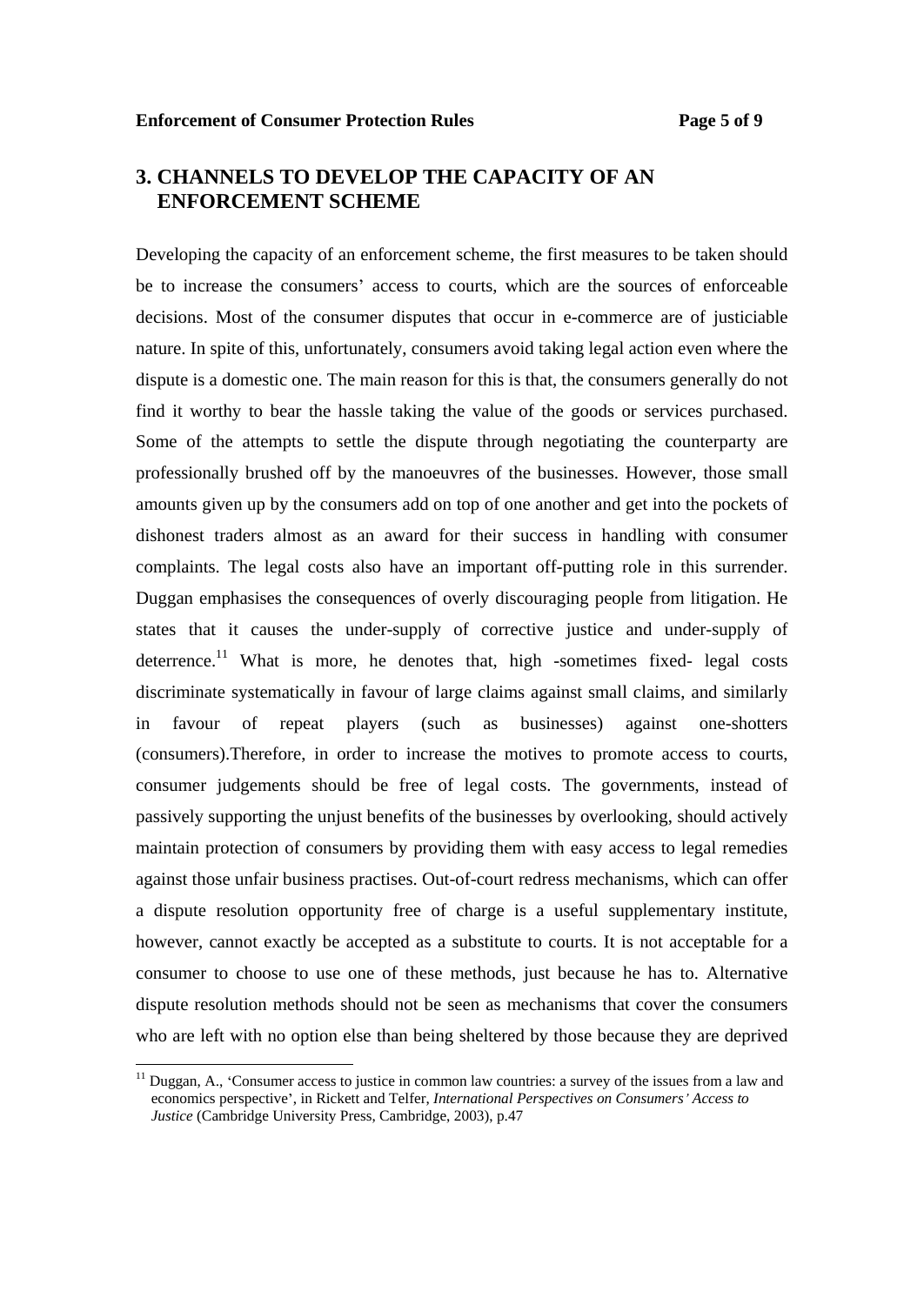### **Enforcement of Consumer Protection Rules Page 6 of 9**

of using their legal rights through the courts. The justice system of a so-called social state should provide the means to enable all the consumers including the low-income ones to benefit from jurisdictional services, which generally are one of the exclusive authorities of a state. Legal aids may also be employed for facilitating such an all embracing legal system, however, a system excluding consumer claims from legal fees and expenses would represent a more consistent regime.

Secondly, the governmental policies are of great importance in shaping the way enforcement is handled due to their exclusive governmental capacities. Governmental policies are the determinants of the applications with differing priorities. Unsatisfactory governmental commitment, inadequate sources and poor grants weakens the effectiveness of enforcement. Similarly, the preferences of governments may cause excessive bureaucracy, which may create obstacles for the consumers to access to justice. The approach of a government to international co-operation is another important factor that directly affects the success of an enforcement scheme. This becomes more critical for the cross-border disputes deriving from e-commerce. Whatever regime emerges must, however, have a large measure of consistency, predictability and transparency.<sup>12</sup>

<sup>A</sup> subsequent means of improving enforcement is the harmonisation of laws. Harmonised laws significantly increase the cross-border enforceability of judgements. Here we will make a twofold classification regarding the legal area. First we will deal with the harmonisation of substantive laws. Second, we will look at the harmonisation of private international laws.

Harmonisation of substantive laws regarding the protection of consumers in their cross border purchases would reduce the gap emanating from divergence laws, which would contribute to legal certainty and consumer confidence. Besides, as regards providing redress, proximity in national laws would increase the common acceptance of consumer disputes and enhance the cross-border enforceability. Unified substantive laws would

 $12$  Cox, N., "The Extraterritorial Enforcement of Consumer Legislation and the Challenge of the Internet" (2004) 8(1) Edinburgh Law Review 57-80 (paper given at the  $18<sub>th</sub>$  biennial LAWASIA Conference, Tokyo, Japan, 1st -4th September 2003) at: *<http://www.geocities.com/noelcox/Tokyo.html>*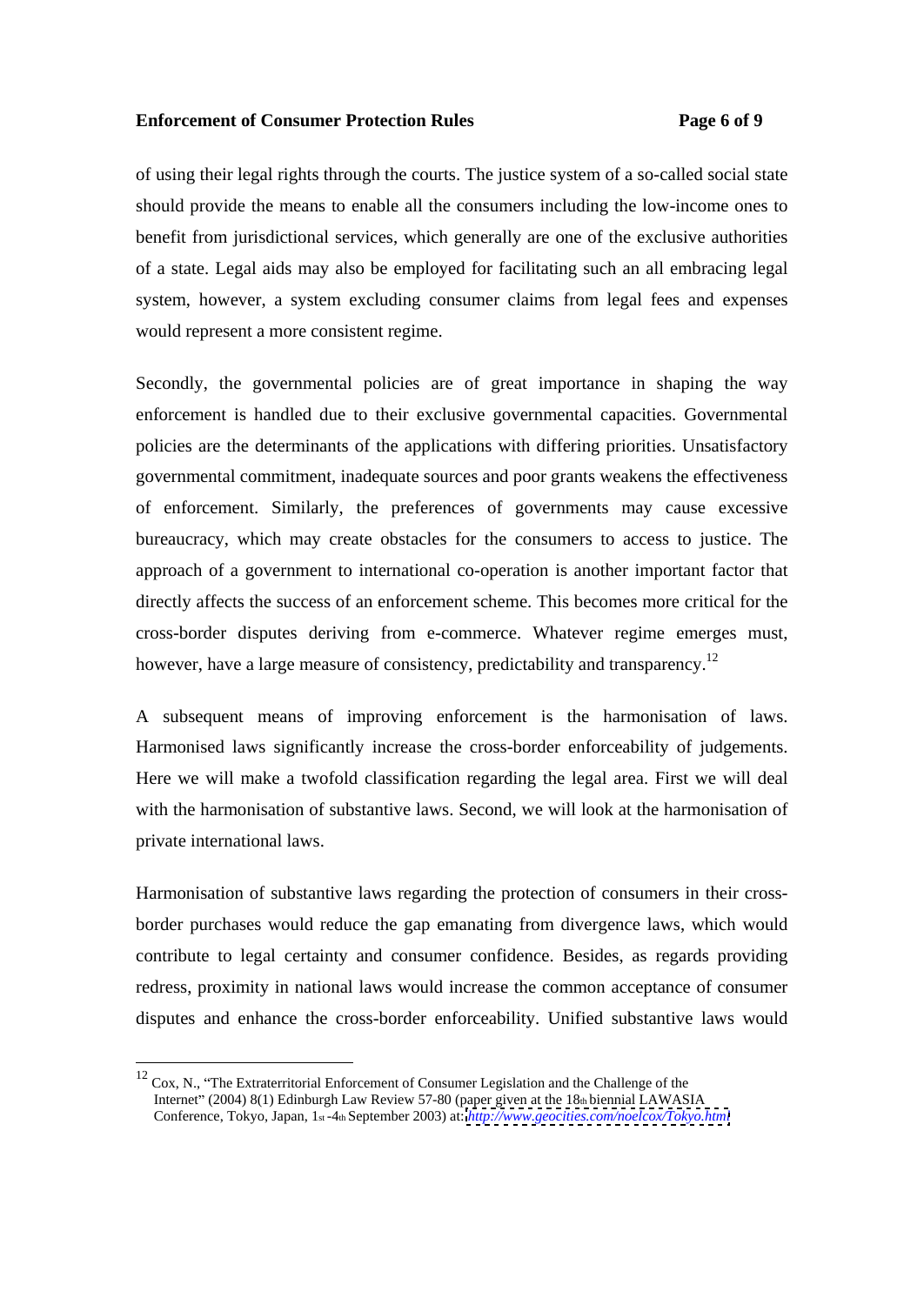### **Enforcement of Consumer Protection Rules Page 7 of 9**

increase the willingness of the states to co-operate for enforcing foreign judgements. The process of legal harmonisation has divergent forms. Unification of laws by regional or international multilateral treaties is one of the most effective ways of harmonisation. Adoption of model laws and international restatements also promote the consistency among national regulations. International standards (such as technology standards) and soft laws, despite not representing an implementation model, can be said to contribute to convergence of national laws. In the age of globalisation, this sort of a collaborative approach is inevitable for the states. When they have to act the states cannot act in isolation, they have to co-operate in order to define norms, which are internationally acceptable at all.<sup>13</sup>  $\mu$  and  $\mu$  are set of  $\mu$  and  $\mu$  are set of  $\mu$  and  $\mu$  are set of  $\mu$  and  $\mu$  are set of  $\mu$  and  $\mu$  are set of  $\mu$  and  $\mu$  are set of  $\mu$  and  $\mu$  are set of  $\mu$  and  $\mu$  are set o

As is the case for many areas of law, e-commerce poses challenges in terms of conflict of laws and rules of jurisdiction for consumer contracts concluded online. The need for harmonisation of private law has always been felt most clearly within regions where trans-boundary social and commercial exchange is particularly intense.<sup>14</sup> Through its farreaching capabilities, the Internet has been an astonishingly intense medium to operate cross-border facilities *inter alia* e-commerce. This turns the whole world into a region, where legal convergence is inevitable. In this globalising trend of the law, the Hague Conference on Private International Law has a major role. The Hague Conference is currently working on a draft convention to cover Jurisdiction and Foreign Judgements in Civil and Commercial Matters, which is intended for accomplishing world-wide approval. There the drafters are trying to set the merits of an international legal system that is competent to tackle the global challenges posed. However, agreement is difficult to reach, and a political blockage is quite likely when higher levels of protection for consumer disputes are attempted. In fact, harmonised regulations are not usually the best laws, but rather the outcome of the maximisation endeavours of minimum agreement points.

<sup>&</sup>lt;sup>13</sup> Hague Conference in Private International Law, "Electronic Data Interchange, Internet and Electronic Commerce", *Preliminary Document No 7 of April 2000*, p. 18 at:<br>http://www.hcch.net/upload/wop/gen\_pd7e.pdf

<sup>&</sup>lt;sup>14</sup> Jurgen Basedow, "Worldwide Harmonisation of Private Law and Regional Economic Integration" (2003) 8 *Unif. L. Rev.* p.36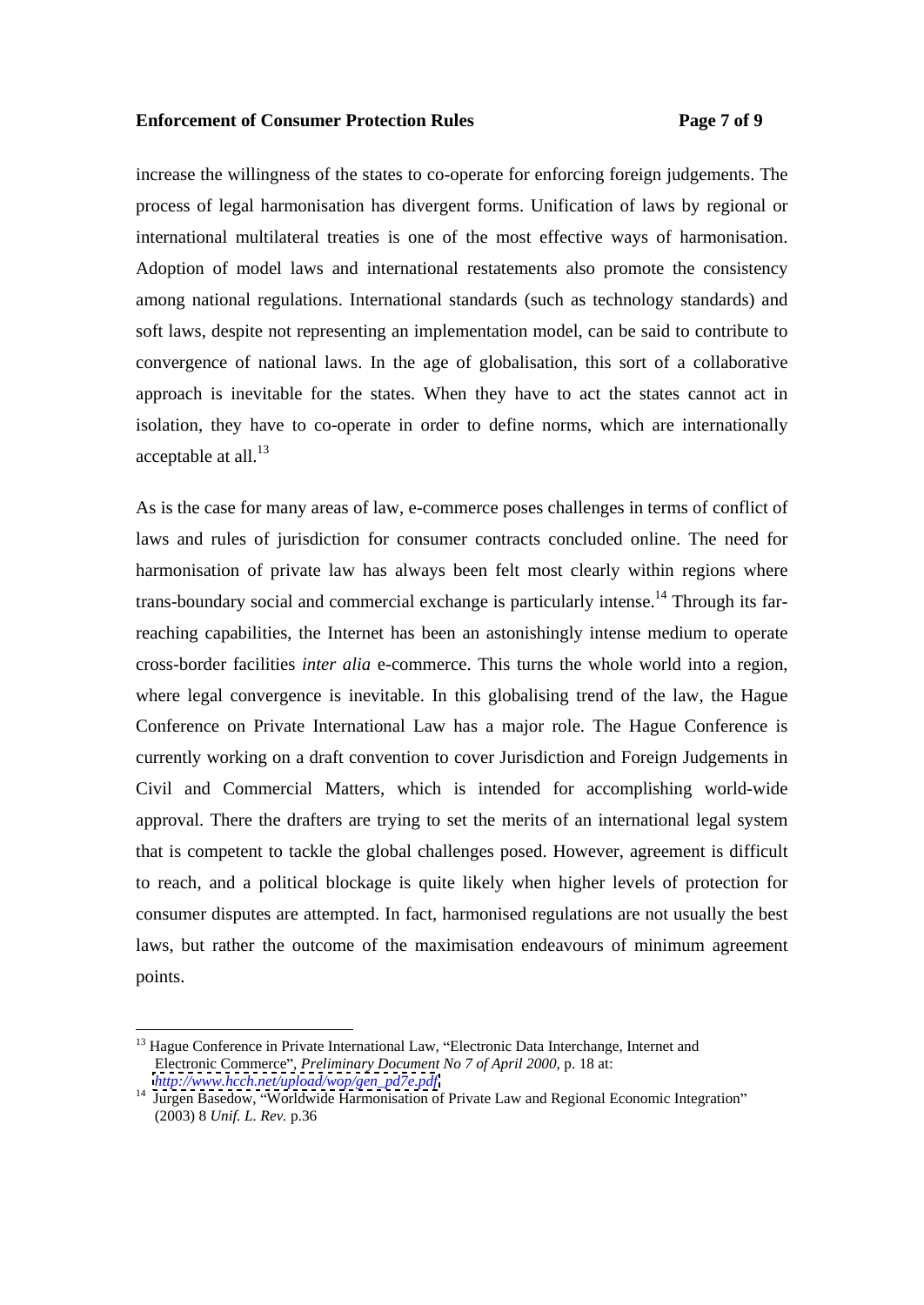### **Enforcement of Consumer Protection Rules Page 8 of 9**

The initial purpose of harmonisation is to increase legal foreseeability and the reliability of judgments at international level for the benefit of both the businesses and the consumers. The means of doing so consist of suggesting simple and effective solutions that are easily applicable by judges and lawyers and to strike a balance between the interests of claimants and defendants.15

Last of all to mention, promotion of international institutions and organisations to facilitate the enforcement of consumer judgements is another mechanism for reinforcing enforcement capacity. Such a system could be maintained by establishing contact points in every state and providing an intense communication and mutual assistance between them for the purpose of enabling consumers in accessing their rights abroad. Structuring an international enforcement network to collaborate with competent legal systems, which keep up with the international standards, would extensively contribute to smooth the process towards maintaining cross-border redress for consumers that are buying online. International Consumer Protection Enforcement Network (ICPEN) is a suitable example of this type. It is a membership organisation of national enforcement practitioners that share information about cross-border commercial activities affecting consumer interests. It certainly contributes to consumers in accessing their rights, but it has a very limited range, compared to the reach of e-commerce. Therefore, either the capacity of this organisation needs to be extended to cover -utopianly- all the states, or a new and comprehensive international forum to ensure that consumers are protected with effective enforcement mechanisms that enable them to access their rights should be introduced. The best forum to address this task may possibly be the UN due to its far-reaching capability.

<sup>&</sup>lt;sup>15</sup> The European Commission Justice and Home Affairs, "Hearing on the Draft Convention of the Conference of the Hague on Jurisdiction and Foreign Judgments in Civil and Commercial Matters" 24 October 2001, at: [http://europa.eu.int/comm/justice\\_home/unit/civil/audition10\\_01/index\\_en.htm](http://europa.eu.int/comm/justice_home/unit/civil/audition10_01/index_en.htm)